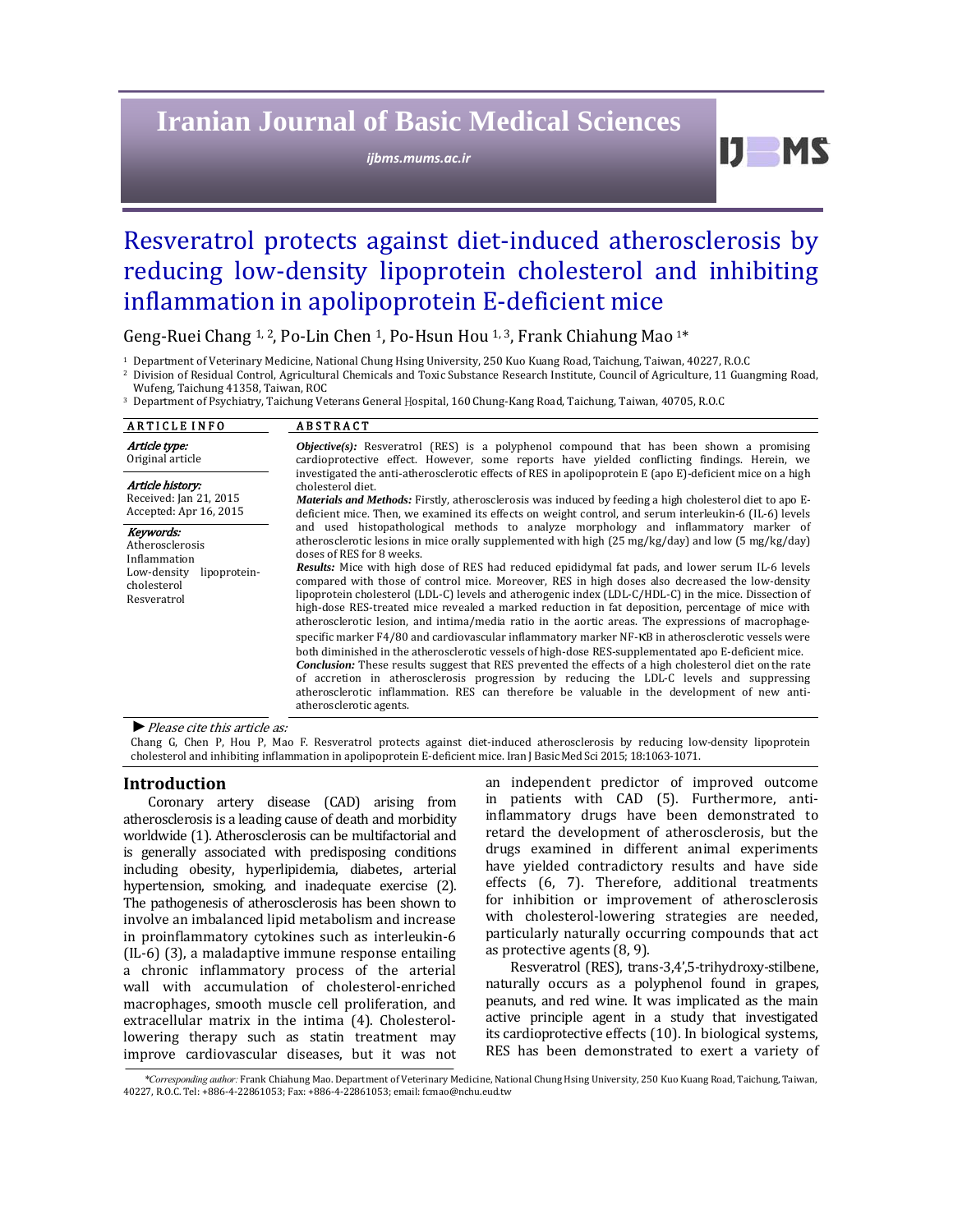pharmacological properties including anti-oxidant  $(11)$ , anti-inflammatory, and anti-cancer  $(12)$  effects. Moreover, RES has also been shown to improve lipid profile, lipoprotein metabolism (13), and prolong survival (14). Conversely, RES significantly improves glucose control and insulin sensitivity in patients with diabetes  $(15)$  and is a leading candidate as an adjunct to the pharmacological treatment of type 2 diabetes mellitus (16). A more recent breakthrough was the discovery that RES exhibits beneficial effects in patients with cardiovascular disease  $(CVD)$   $(17)$ . These could be attributed to mechanisms involved in alterations of lipid metabolism (18).

Moreover, studies showed that treatment with RES reduced myocardial complications by anti-oxidant activity, influencing infarct size, apoptosis, and angiogenesis (19, 20). These studies also proposed that various anti-atherogenic mechanisms may be involved in the reduction of CVD risk by RES. However, various reports failed to show changes in lipid profile after treatment with RES  $(10, 21, 22)$ , and others<br>revealed that RES promoted atherosclerotic revealed that RES promoted atherosclerotic development, rather than protected against it (23, 24). Thus, the administration of RES in anti-atherogenic therapy has yielded contradictory findings and the mechanisms involved have not been fully explored. The present study was aimed to clarify how RES administration can affect the serum lipids profiles and inflammation process in apolipoprotein  $E$  (apo  $E$ )deficient mice with atherosclerotic lesions, as an effective model for studies of human atherosclerosis. We planned to achieve this purpose by determining the effects of body weight control, lipid profile, inflammation biomarker, and serum lipid profiles in apo  $E^{\prime}$  mice fed with a high cholesterol diet and treated orally with RES. We also evaluated the atherosclerotic lesion development, adipocyte content of aortic areas, macrophage-specific, and cardiovascular inflammatory marker using histopathological morphology and immunohistochemistry.

# **Materials and Methods**

# *Animals and treatment*

Male apo  $E^{-/-}$  mice at 12 weeks of age were housed individually in standard plastic rodent cages in animal quarters maintained at  $22\pm2$  °C, 55  $\pm$  5% relative humidity, with a light/dark cycle of  $12$  hrs. Food and water were given *ad libitum*. The animals were randomly divided into three groups: (i) control group: mice were fed with a high cholesterol diet (diet #58R5, 20.7% protein, 20.3% fat, and 45.6% carbohydrates and cholesterol at 5053 ppm of chow, PMI Nutrition International Inc, MO, USA); (ii) lowdose RES group: mice were fed with a high cholesterol diet and orally administered RES (Resveratrol®, 98%, Organic Herb INC, Changsha, Hunan Province, China) at 5 mg/kg body weight/day; (iii) high-dose RES group: mice were fed with a high cholesterol diet and oral doses of RES at 25 mg/kg body weight/day. The three groups were monitored during the experimental period of 56 days. The used protocol for the experimental mice was reviewed and approved by the Institutional Animal Care and Use Committee (IACUC) of the National Chung Hsing University (IACUC Approval No. 98-85). In addition, all procedures adhered to the Guidelines for the Care and Use of Laboratory Animals recommended by the Taiwanese government.

# *Biochemical determinations*

At the end of the study period, animals were anesthetized with urethane  $(1.2 \text{ g/kg}$  body weight) and sera were harvested for subsequent analysis. Clinical laboratory assessments included triglyceride (TG), total cholesterol (TC), low-density lipoprotein cholesterol (LDL-C), and high-density lipoprotein cholesterol (HDL-C). Measurements were taken using an automated system (Hitachi 704 automatic analyzer, Hitachi, Tokyo, Japan). Serum IL-6 concentrations were measured using a mouse ELISA kit (Invitrogen, Camarillo, CA, USA).

## *Histological analysis*

After 8 weeks of the atherogenic or control diet, mice were sacrificed and hearts containing the aortic areas were separated and embedded in optimal cutting temperature (OCT) medium, frozen in liquid nitrogen, and stored at  $-80$  °C for lesion analysis. Cross-sectional cryosections  $5 \mu m$  thick were sequentially obtained from the base toward the apex of the heart to the appearance of the aortic roots (25). Consecutive cross-sections were stained with Oil-red-O or haematoxylin and eosin (H&E) and counterstained with haematoxylin for each tract of the 8 aorta sections, which were then morphologically analyzed for atherosclerotic lesions (26, 27). To quantify the luminal cross-sectional areas of the atherosclerotic plaques in the ascending aorta, digital images of the stained sections were obtained at the aortic valve level by using an Olympus BX51 digital microscope (Olympus Optical, Tokyo, Japan). The atherosclerotic lesions were manually traced using a computer. Images were captured and analyzed by using ImageJ 1.33 software (National Institutes of Health, USA). The size of lesions was determined using the ImageJ software. The surface area of the aortic segment was determined using autotracing feature of ImageJ 1.33. Morphometric analyses were considered to exclude normal-appearing media and to include only the intimal or subintimal atherosclerotic lesions. Data were expressed as a percentage of the total luminal surface occupied by the lesion areas of the cross‐sections. On the other hand, hematoxylin and eosin-stained sections were used for morphometric analysis in the aortic intima-to-media ratio, as the method reported by von der Thusen *et al* (28).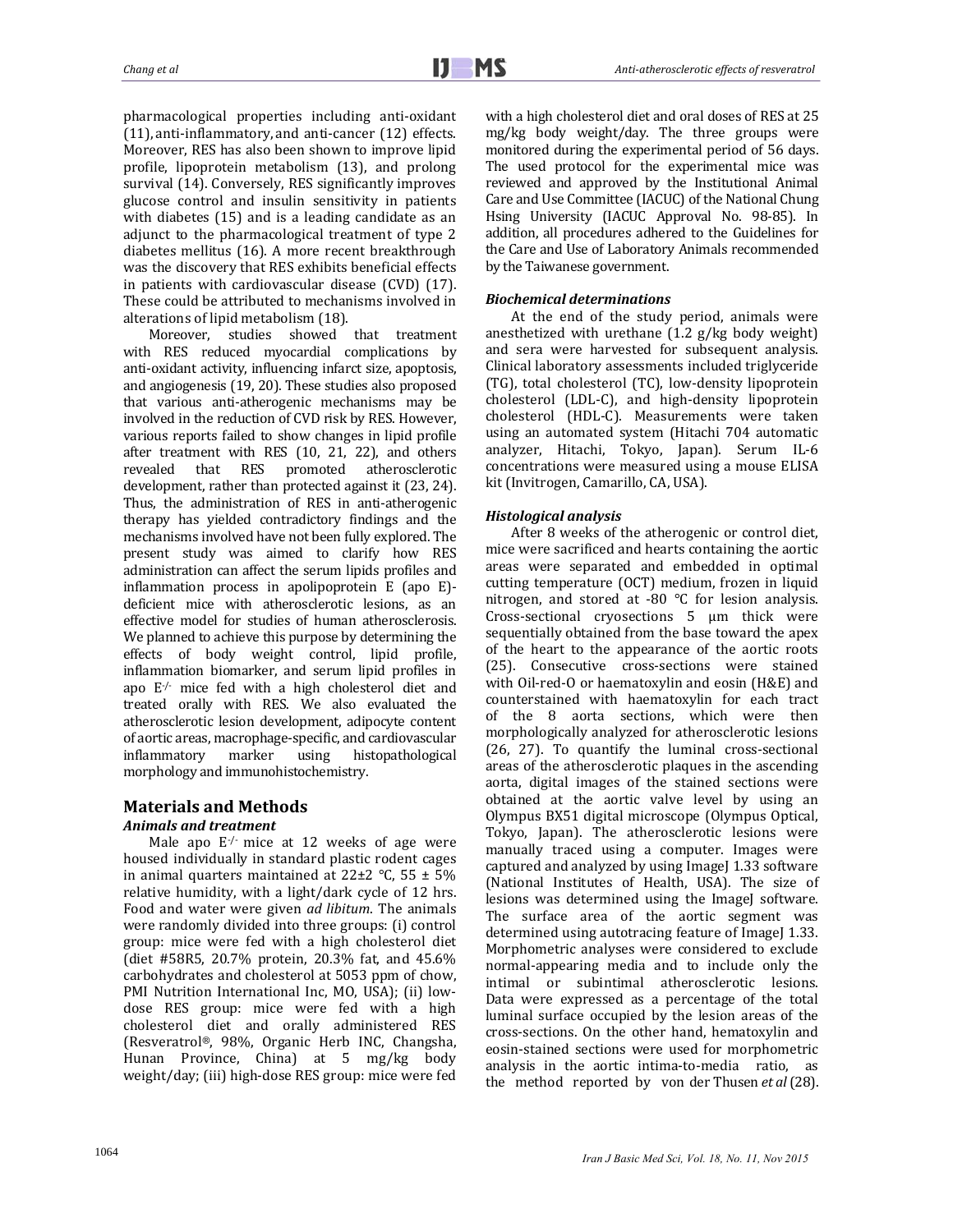**Table 1.** Effects of resveratrol (RES) supplementation on body weight and organ weight in apo E⋅/⋅ mice fed a high cholesterol diet

|                         | Control                      | Low-dose RES                    | High-dose RES                |
|-------------------------|------------------------------|---------------------------------|------------------------------|
| Initial body weight (g) | $23.99 \pm 1.04$             | $23.98 \pm 1.04$                | $24.01 \pm 1.04$             |
| Final body weight (g)   | $26.96 \pm 1.59$             | $26.83 \pm 1.80$                | $26.15 \pm 1.07$             |
| Heart $(g)$             | $0.25 \pm 0.01$ <sup>a</sup> | $0.21 \pm 0.01$ <sup>b</sup>    | $0.20 \pm 0.01$ <sup>b</sup> |
| Liver $(g)$             | $1.59 \pm 0.06$              | $1.51 \pm 0.10$                 | $1.50 \pm 0.07$              |
| Spleen $(g)$            | $0.15 \pm 0.02$              | $0.12 \pm 0.01$                 | $0.13 \pm 0.01$              |
| Kidney (g)              | $0.37 \pm 0.02$              | $0.35 \pm 0.04$                 | $0.33 \pm 0.02$              |
| EWAT(g)                 | $0.48 \pm 0.10^{\circ}$      | $0.50 \pm 0.08$ <sup>a</sup>    | $0.37 \pm 0.08$ <sup>b</sup> |
| IL-6 $(pg/ml)$          | $208.93 \pm 26.69^{\circ}$   | $104.63 \pm 18.28$ <sup>b</sup> | $79.25 \pm 13.42$ c          |

<sup>1</sup> Data are presented as means  $\pm$  SEM of 6 animals in each group. Means in the same row that do not share a common superscript differ significantly (P<0.05), as determined using a one-way ANOVA test

<sup>2</sup> Control: high cholesterol diet (#58R5) without RES treatment; Low-dose RES: high cholesterol diet (#58R5) + low-dose RES supplementation; High-dose RES: high cholesterol diet (#58R5) + high-dose RES supplementation; EWAT, epididymal white adipose tissue

Cross-sections of each aortic area were assessed at 3 levels:  $0.5$  mm proximal to the collar, in the midsection, and 0.5 mm distal to the collar. The images were captured using an Olympus BX51 digital microscope and analyzed using ImageJ 1.33. The intimal surface area was calculated by subtracting the patent lumen area from the area circumscribed by the internal elastic lamina. The medial surface area was defined as the area between the internal and external elastic laminas. The intima-to-media ratio was determined by dividing the intimal area by the medial area. Data were expressed as the total intima-to-media area ratio of the crosssections. 

#### *Immunohistochemistry*

In each sample, 3% goat serum was added to unstained and frozen sections for 30 min at room temperature to block nonspecific activity, and then the sections were washed in phosphate-buffered salt solution (PBS) for 5 min. After three washes in PBS, sections were incubated with primary anti-mouse macrophage-specific marker F4/80 (1:200, Abcam, Cambridge, UK) and NF-kappa B (NF- $\kappa$ B, 1:200, Bioworld, Minnesota, USA) overnight at 4 °C. The monoclonal antibody F4/80 was used for the detection of macrophage accumulation, and NF-κB-driven inflammatory pathways in monocytes were identified, which have been implicated in the pathogenesis of atherosclerosis (29). Slides were incubated with biotinylated secondary antibody for 30 min at room temperature after washing with PBS, followed by addition of horseradish peroxidase conjugated streptavidin. Finally, sections were visualised using chromogen 3,3'‐Diaminobenzidine (DAB) substrate (Immunotech, Marseille, France), and then counterstained with haematoxylin (Sigma-Aldrich, MO, USA) stain for 10 min. The immunohistochemistry staining procedure was employed according to the method developed by Chan *et al* (30). Image acquisitions were performed with an Olympus BX51 digital microscope and examined using ImageJ 1.33 software. The specimens were considered to be positive if staining was observed in more than 10% of samples and were then classified as exhibiting high

 $(+++)$ , moderate  $(+)$ , and low  $(+)$  immunoreactivity for  $F4/80$  and NF- $\kappa$ B.

#### *Statistical analysis*

Results are shown as mean  $\pm$  SEM. Significant differences among the groups were evaluated using oneway ANOVA, and the differences between the means were assessed using Duncan's multiple-range test. A Mann-Whitney nonparametric test was used for comparing the scores in the histopathological analysis between the control and RES supplementation groups. A *P*-value of less than 0.05 was considered significant.

# **Results**

#### *Body weight, organ weight and serum IL‐6*

To test the effects of RES on physical parameters and atherosclerosis in diet-induced atherosclerotic mice, mice were preliminarily fed either a high cholesterol diet or normal diet for 8 weeks, and the prevalence of atheroselerotic lesions was then evaluated in both groups. After the induction of atheroselerotic lesions for 8 weeks, there was a higher percentage of mice in the control group fed a high cholesterol diet with aortic fatty plaques compared with that in the control mice that were fed a normal diet (23.46±0.71 in high cholesterol diet group versus 9.31±2.20 in standard diet group, *P*<0.01) (Supplementary Figure 1). Thus, experimental atherosclerosis was induced in mice fed a high cholesterol diet. 

The initial body weight of mice showed no significant differences among the control, low-dose RES and high-dose RES groups. No significant difference in body weight existed between the groups (Table 1). On the other hand, the weights of liver, spleen, and kidney were also not markedly different among the three groups. However, the weight of heart and epididymal white adipose tissue (EWAT) decreased by 20% and 23% in the high-dose RES mice compared with that in the control mice  $(P<0.05)$ . The weight of heart in the low-dose RES mice was also decreased by  $16\%$  compared to that of the control group. After 8 weeks of the high cholesterol diet, treatment with RES supplement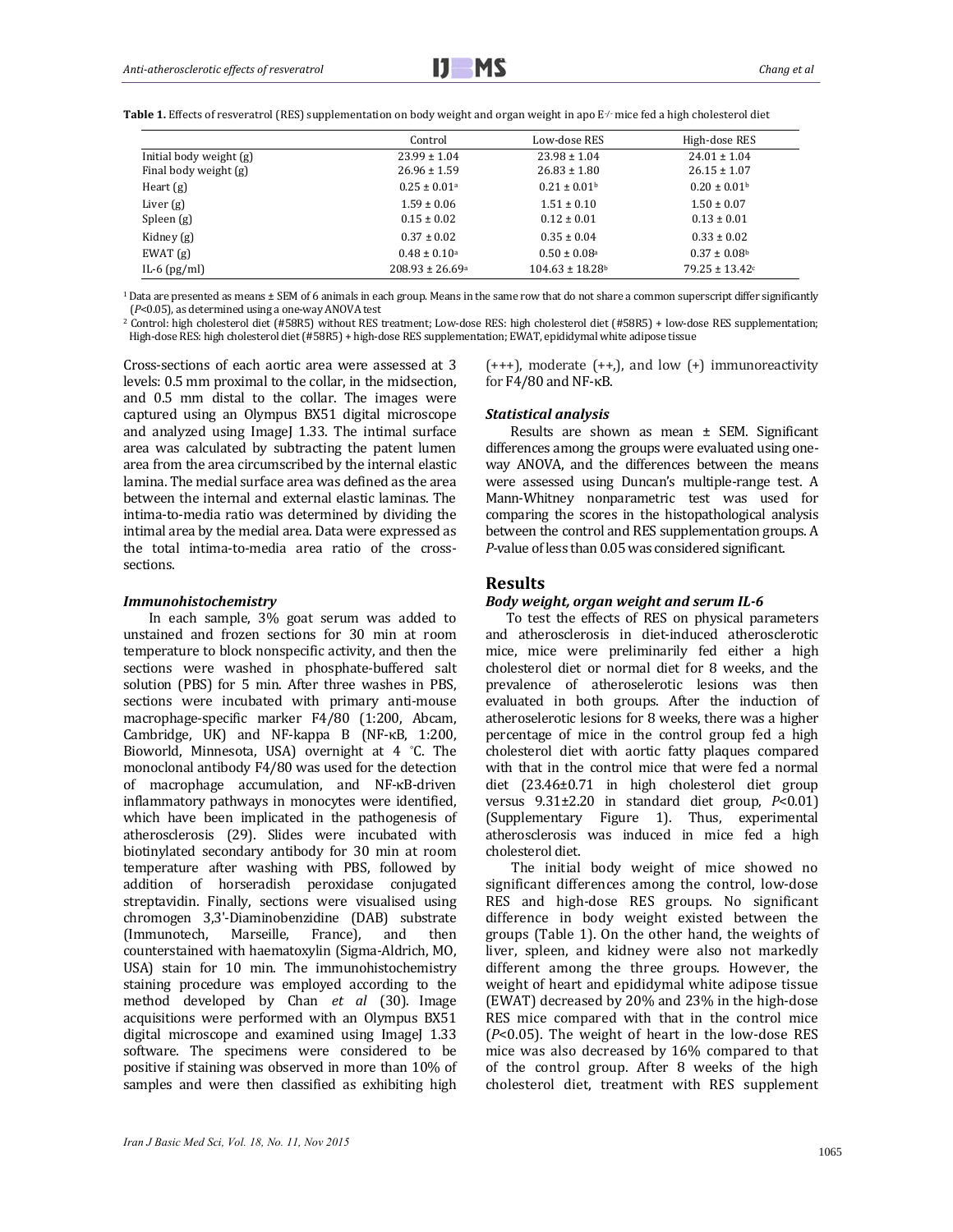

**Figure 1.** Effects of oral resveratrol supplementation on aorta morphology in apo E√ mice fed a high cholesterol diet (A) Oil-Red O staining, (B) haematoxylin and eosin staining, illustrating greater differences for the high-dose RES treatment group than for the controls group. All photomicrographs were subjected to magnification for histological analysis (X 100). Control: high cholesterol diet (#58R5) without resveratrol (RES) treatment; Low-dose RES: high cholesterol diet (#58R5) + low-dose RES supplementation; High-dose RES: high cholesterol diet (#58R5) + high-dose RES supplementation



**Supplementary Figure 1.** Atherosclerotic lesions in apo  $E/m$ ice fed a standard diet or a high cholesterol diet showing (A) aortic fatty plaque and (B) percentage cross-sectional area of atherosclerotic lesion. The photographs reflect greater differences in aortic fatty plaque and percentage cross-sectional area of atherosclerotic lesion in the high cholesterol diet group compared with the standard diet group. All photomicrographs were stained with Oil-Red O and subjected to magnification for histological analysis (X 100). \*\*, *P*<0.01, determined using the Mann-Whitney nonparametric test, high cholesterol diet group vs. standard diet group

<sup>1</sup> From 12 weeks of age, male apo  $E/-$  mice were fed with a standard diet or high cholesterol diet for 8 weeks. Results are presented as means $\pm$ SEM, n = 6 for all groups

 $^2$  Standard diet (SD, diet 5008, PMI Nutrition International Inc, MO, USA): 16% of calories provided by fat and metabolizable energy, 3.3 kcal/gm 

resulted in a significant reduction of serum IL-6 levels by  $50\%$  in the low-dose RES group  $(P<0.05)$  and by 62% in the high-dose RES group  $(P<0.05)$ , respectively, compared to that of the control group. Moreover, serum IL-6 levels were decreased in the high-dose RESsupplemented mice compared to the low-dose RESsupplemented mice. In contrast, EWAT was not affected in the mice treated with low-dose RES compared to those of the control or high-dose RES groups.

#### *Serum lipid profiles*

The plasma lipid concentrations are shown in Table 2. There were no significant differences among the groups in TG, TC, HDL-C, and TC:HDL-C ratio. However, the high-dose RES group had significantly lower LDL-C concentrations  $(565.27 \pm 16.98)$  in highdose RES group versus 615.43±10.28 in control group,  $P < 0.05$ ) and LDL-C:HDL-C ratio  $(11.52 \pm 1.49)$ in high-dose RES group versus  $14.08\pm2.06$  in control group,  $P<0.05$ ), compared to the control group with a high cholesterol diet. Accordingly, LDL-C levels and ratio of LDL-C to HDL-C, which are sensitive biomarkers of coronary heart disease risk, were significantly reduced in mice with a high cholesterol diet that received a high-dose of oral RES supplement. In contrast, mice treated with low-dose RES supplement in the low-dose RES group had unchanged serum LDL-C levels and LDL-C:HDL-C ratio compared to those of the control and high-dose RES group.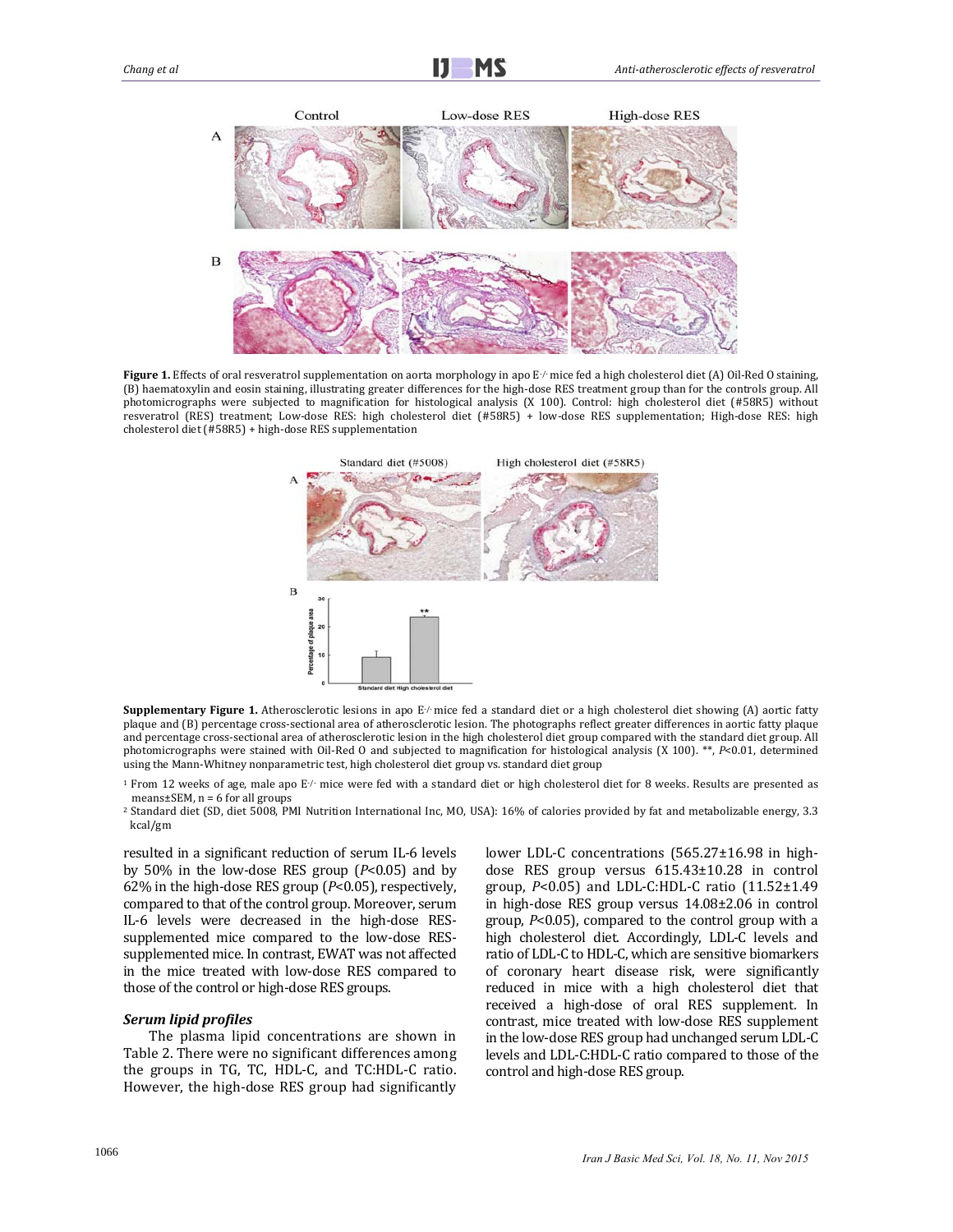Table 2. Effect of oral resveratrol (RES) supplementation on triglycerides, total cholesterol, LDL-C, HDL-C levels, LDL/HDL-C ratio, and TC/HDL-C ratio in high cholesterol diet-fed apo E-/- mice

|                 | Control                         | Low-dose RES                  | High-dose RES                 |
|-----------------|---------------------------------|-------------------------------|-------------------------------|
| TG (mg/dl)      | $70.67 \pm 3.29$                | $78.50 \pm 8.91$              | $76.50 \pm 6.29$              |
| $TC$ (mg/dl)    | $1252.67 \pm 59.93$             | $1326.40 \pm 59.92$           | $1320.51 \pm 62.37$           |
| $LDL-C (mg/dl)$ | $615.43 \pm 10.28$ <sup>a</sup> | $608.81 \pm 35.86^{\circ}$    | $565.27 \pm 16.99$            |
| $HDL-C$ (mg/dl) | $47.52 \pm 7.84$                | $56.61 \pm 12.69$             | $54.85 \pm 9.34$              |
| LDL/HDL-C ratio | $14.08 \pm 2.06^{\circ}$        | $12.91 \pm 2.34$ <sup>a</sup> | $11.52 \pm 1.49$ <sup>b</sup> |
| TC/HDL-C ratio  | $28.78 \pm 4.62$                | $27.42 \pm 4.38$              | $26.66 \pm 4.87$              |

<sup>1</sup> Data are presented as means±SEM of 6 animals in each group. Means in the same row that do not share a common superscript differ significantly  $(P<0.05)$ , as determined using a one-way ANOVA test

<sup>2</sup> Control: high cholesterol diet (#58R5) without RES treatment; Low-dose RES: high cholesterol diet (#58R5) + low-dose RES supplementation; High-dose RES: high cholesterol diet (#58R5) + high-dose RES supplementation; Triglyceride, TG; total cholesterol, TC; low‐density lipoprotein cholesterol, LDL‐C; high‐density lipoprotein cholesterol, HDL‐C; low‐density lipoprotein cholesterol/ high‐density lipoprotein cholesterol ratio, LDL/HDL-C ratio and total cholesterol/ high-density lipoprotein cholesterol, TC/HDL-C ratio

#### *Histopathological morphology of atherosclerotic lesions*

Morphometric analysis of arterial lesions and lipid depositions were also carried out in this study. Dissection of the aortic arch revealed that histopathological changes were prominent in the ascending aorta, as seen after staining with Oil-Red O, and H&E (Figure 1). Known as macrophage lipids, these lesions were shown to be atherosclerotic lesions and were stained by Oil-Red O, which allows for visualization of lipid accumulation in lesions. A fatty plaque could be visualized at the edge of the dissection that extended over the inside of the aortic area in the control group. Interestingly, the presence of atherosclerotic lesions in these sections showed a 25% reduction in mice treated with high-dose RES compared with that observed in the control mice fed a high cholesterol diet (19.67±2.01% for high-dose RES group versus  $25.99\pm1.45\%$  for control group, *P*<0.05, Figure 2A). However, in low-dose RESsupplemented and control mice there were no differences in the prevalence rates of atherosclerotic lesions. Relative to the control group, the ratio of aortic intima/ media diameter was significantly (*P*<0.05) lower, by 32%, in the high-dose RES treatment group (29.63±0.30% for high‐dose RES group versus 43.31±0.60% for control group, Figure 2B). However, no difference was found in intima thickness between the low-dose RES and control groups.

#### *Immunohistochemistry*

There was a significant decrease in staining for the macrophage marker, F4/80, reflecting a decrease in macrophage infiltration in the aorta of the high-dose RES-treated animals as compared with that in the control mice (Figure 3A-C). Furthermore, results indicated that the expression of  $F4/80$  in the high-dose RES group was consistently lower than that of the control mice, with an average of  $40\%$  in the immunohistochemical immunoreactivity scoring  $(1.50\pm0.61$  for high-dose RES group versus  $2.50\pm1.02$ for control group,  $P$ <0.05, Figure 3D). Next, to evaluate the effect of RES on atherosclerotic inflammation, we studied NF-κB immunolocalization in the aortic microsections of cholesterol- fed apo E-/- mice. We found that 8 weeks of high-dose RES supplementation decreased NF-κB immunopositivity compared to the control group (Figure 4A-C). Compared to control mice, high-dose treatment with oral RES was able to significantly quench  $NF$ - $\kappa$ B activity, by 29%, as measured by immunohistochemical immunoreactivity scoring  $(1.67\pm0.68$  for high-dose RES group versus 2.33 ±0.95 for control group, *P*<0.05, Figure 4D). However, compared with the low-dose group the expressions of F4/80 and NF-κB, which indicated the level of immunohistochemical immunoreactivity, were not found to be different compared to those of the control group or high-dose RES group.



**Figure** 2. Effects of resveratrol supplementation on (A) atherosclerotic lesion area and (B) aortic intima/media area ratio in high cholesterol diet-fed apo E<sup>-/</sup>·mice. Results are expressed as mean±SEM of 6 animals in each group. \*, *P*<0.05, determined using the Mann-Whitney nonparametric test, high-dose RES-treated animals *vs.* control groups. Control: high cholesterol diet (#58R5) without resveratrol (RES) treatment; Low-dose RES: high cholesterol diet (#58R5)+low-dose RES supplementation; High-dose RES: high cholesterol diet (#58R5) + high‐dose RES supplementation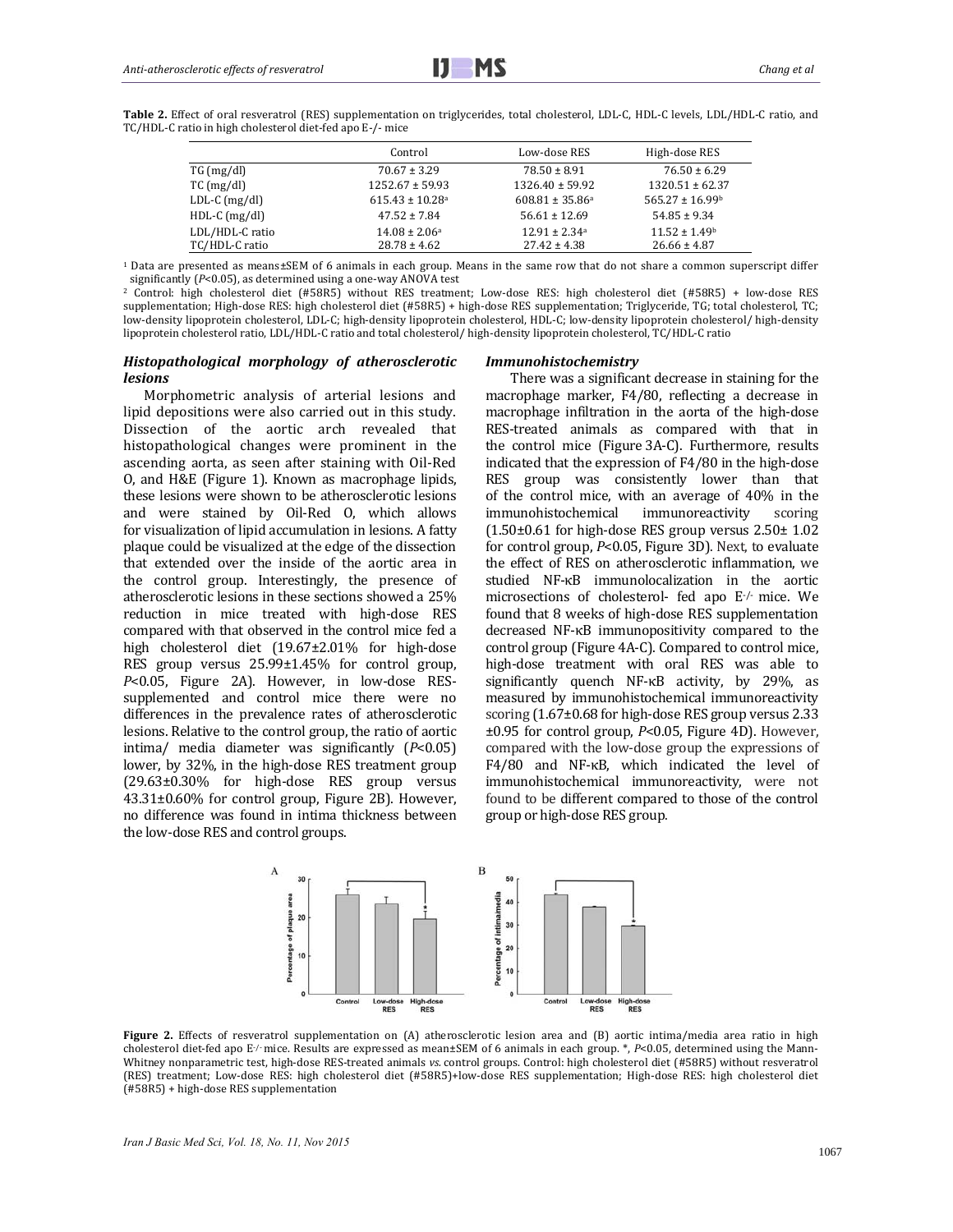

Figure 3. Effects of oral resveratrol (RES) supplementation on F4/80 expression in aortic arch in high cholesterol diet-fed apo E-/- mice as determined by (A), (B) and (C) immunohistochemical staining and (D) immunohistochemistry immunoreactivity scoring. All photomicrographs were subjected to magnification for histological analysis  $(X 100)$ . Arrows indicate positive  $F4/80$ immunoreactivity. Results are expressed as mean±SEM of 6 animals in each group.  $*$ ,  $P<0.05$ , determined using the Mann-Whitney nonparametric test, high-dose RES-treated animals vs. controls group. Control: high cholesterol diet (#58R5) without RES treatment; Low-dose RES: high cholesterol diet (#58R5) + low-dose RES supplementation; High-dose RES: high cholesterol diet (#58R5) + high-dose RES supplementation

#### **Discussion**

The results of the present study support the notion that RES may induce beneficial anti-atherogenic effects. The effect by RES in our mouse model was highly significant and persisted over time. Typically, changes in atheroclerosis are associated with elevated plasma cholesterol levels and inflammatory factors. Despite having similar HDL-C values, by the end of the 8-weeks experimental period in which mice were fed a high cholesterol diet, mice that received high-dose oral RES supplementation exhibited significantly reduced LDL-C levels and LDL/HDL cholesterol ratio as atherogenic indicators, compared to those of the control group. This was especially surprising because the high-dose REStreated mice showed a greater anti-inflammatory effect, compared with the control mice that were fed high cholesterol, by reducing macrophage infiltration and further inflammation development.

These broad spectrums of effects are supported by new data demonstrating the great potency of RES supplementation in relation to body fat reducing effect (31). Here, our results also demonstrated that RES may reduce diet-induced white adipose tissue gain in mice. Fat pad mass decreases as a result of reduced formation of new adipocytes from precursor cells (adipocyte hyperplasia) or by decreased adipocyte size due to fat storage (adipocyte hypertrophy) (32, 33). The lower gain of fat pad we observed in RES-supplemented mice may have been due to an inhibition in adipogenesis (34). Moreover, it is reported that RES reduced 



Figure 4. Effects of oral resveratrol (RES) supplementation on NFκB expression in aortic arch in high cholesterol diet‐fed apo E‐/‐ mice as determined by  $(A)$ ,  $(B)$  and  $(C)$  immunohistochemical staining and (D) immunohistochemistry immunoreactivity scoring. All photomicrographs were subjected to magnification for histological analysis (X 100). Arrows indicate positive NF-KB immunoreactivity. Results are expressed as mean±SEM of 6 animals in each group.  $*$ ,  $P<0.05$ , determined using the Mann-Whitney nonparametric test, high-dose RES-treated animals vs. controls group. Control: high cholesterol diet (#58R5) without RES treatment; Low-dose RES: high cholesterol diet (#58R5) + low-dose RES supplementation; High-dose RES: high cholesterol diet (#58R5) + high-dose RES supplementation

expression of most adipogenic marker genes, including peroxisome proliferators-activated receptors gamma (PPAR‐γ, leptin, and fatty acid synthase, which affect lipogenesis and adipogenesis (35). On the other hand, histopathological examination revealed reduced hypertrophy of adipocytes in rat by RES treatment (36). Thus, we suggested that RES reduced fat mass via inhibition of adipocyte hyperplasia and hypertrophy in fat cells. This may have implications for a potential application of RES to reduce fat content in anti-obesity by mimicking calorie restriction.

We evaluated the concentration of serum IL-6, a pro- and inflammatory cytokine, which is synthesized primarily in monocyte and monocyte-derived macrophages, and found it to enhance fatty lesion development in atherosclerosis-prone mice (37). Increased IL-6 expression provides a chemotactic stimulus to the adherent leukocytes, directing their migration into the intima  $(38)$ . We suggest that blockage of calcium ion influx into cells due to RES supplementation contributed to inhibition of IL-6 biosynthesis and inhibited IL‐6 release from macrophage (39), resulting in the reduced levels of IL-6 observed in the low- and high-dose RES-treated mice in our study. It is noteworthy that, in the present study, the inhibition of IL-6 release from macrophage by RES was also evidenced by a decrease in F4/80 immunopositivity expression. Moreover, in RES-treated mice, lower IL-6 levels were involved in reduced macrophage migration, suggesting that RES decreased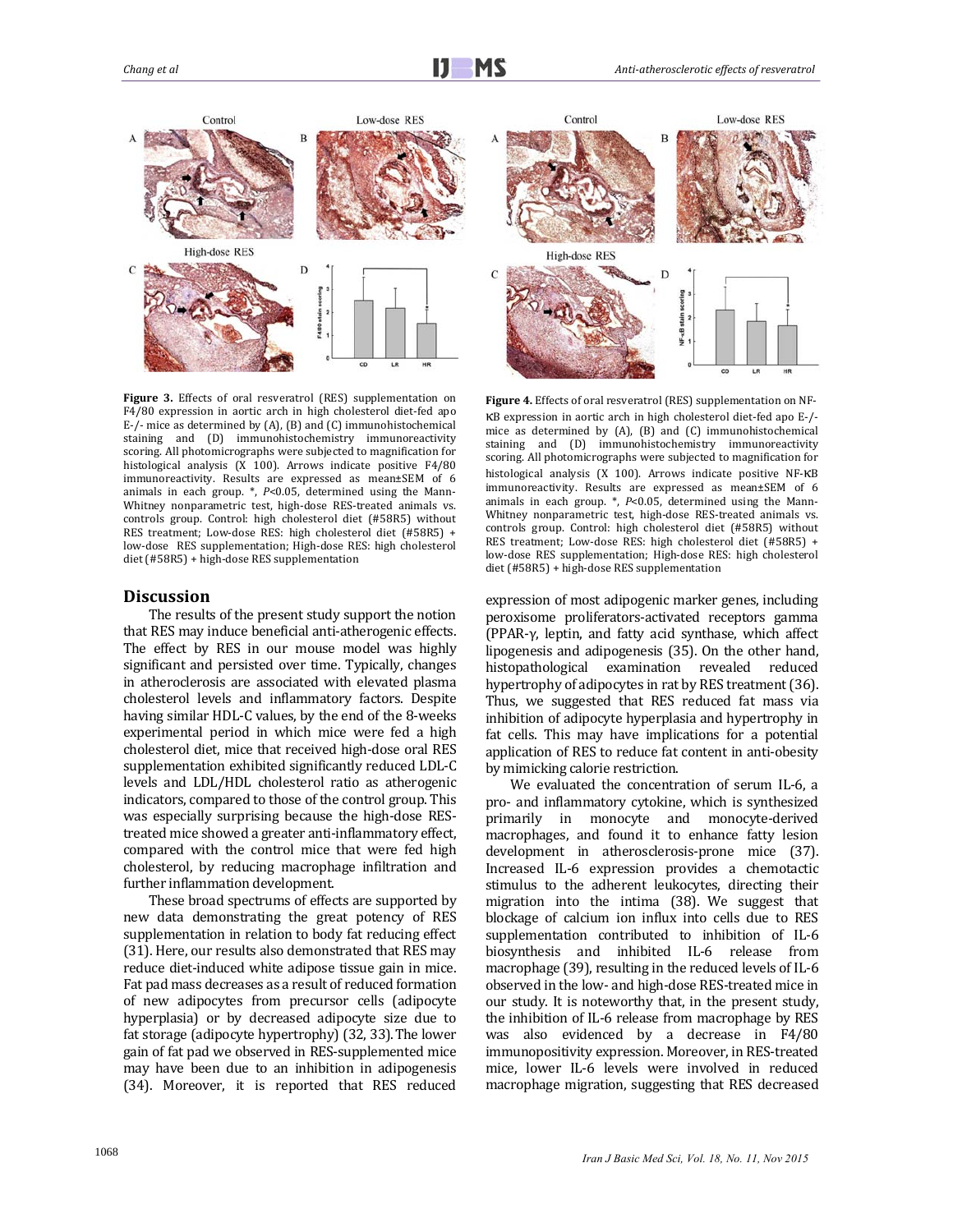the development of atherosclerosis that leads to formation of fatty lesions.

Hypercholesterolemia is a well-known major risk factor for atherosclerosis, and increased concentrations of LDL-C have been shown to play a key role in the pathogenesis of atherosclerosis (40). Moreover, it is reported that treatment with RES significantly reduced TC and LDL-C levels in patients with nonalcoholic fatty liver disease (NAFLD) (41). These results contradicted those of Sahebkar (42), who found that RES supplementation did not significantly improve circulating lipid levels, including TC, LDL-C, HDL-C, and TG. The contrasting findings of these studies may be due to their unequal sample sizes, intervention durations, and participant baseline characteristics. Here, a decrease of LDL-C levels improves LDL function, which in turn either prevents aortic lesion formation or avoids the exacerbation of existing aortic lesion (43). However, treatment with RES, even with a high dose did not result in decreased TG or TC levels, or did not induce increased HDL-C levels compared to those of the control mice. This result is not consistent with the findings reported by Zern *et al* (44) and Do *et al* (45). We suggest that the discrepancy may be due to differences in the length or dose of RES treatment in these studies. The ratio of LDL-C to HDL-C, an atherogenic index which has been demonstrated to be a sensitive indicator of clinically detectable human atherosclerosis (46), showed a 12-fold decrease in the group with high-dose RES supplementation due to the decrease in LDL-C concentrations, compared to that of the control group. RES supplement increased CYP7A1 expression, which was 50% capable of degrading cholesterol to bile acids by more than 50% via classic (or neutral) and alternative (or acidic) bile acid biosynthetic pathways, resulting in decreased blood cholesterol and LDL-C concentrations (47). Consistent with former findings, our data strongly suggest that RES may have promise as a new hypolipidemic compound.

Accumulation of vascular lipids in RESsupplemented mice was significantly reduced compared with that of control mice during the 8weeks high cholesterol diet feeding period (areas of Oil-Red O stained lipid accumulations). The previous data suggest that increased cytosolic calcium of RES modulates the PPAR-γ pathway, subsequently leading to change in expression of cholesterol transporters  $(48, 49)$ . Thus, the underlying mechanism by which RES causes a decrease in atherosclerotic lesions of the aortic area in ApoE $\cdot$ mice fed a high cholesterol diet appears to be mediated directly via the reduction of lipid storage.

In a previous study, lipoprotein lipase has been proposed as a key protein involved in the retention of LDL and VLDL in the arterial intima by enhancing their adherence to the extracellular matrix (50). In addition, induction the expression of CDK inhibitors p27/KIP1 via RES treatment contributed to inhibition of intimal cell proliferation and thickening after vascular injury (51). Indeed, our results showed a decreased ratio of intima to media area in the highdose RES group with lower LDL-C levels compared with that of the control animals. Furthermore, the highly significant decrease in the ratio of intima/media area may parallel the mitigation of the atherosclerotic process in the RES-treated mice, and therefore a lower ratio may be valuable as an indicator of reduced risk in the advanced stages of atherosclerosis. 

Also, localized chronic inflammation has been shown to influence the development and progression of atherosclerosis (2). Our data showed significant differences in  $F4/80$  and NF- $\kappa$ B content within the atherosclerotic lesions between the high-dose RES group and control mice, suggesting that RES supplementation exerted an anti-inflammation effect, thereby suppressing the development of atherosclerosis. It is noteworthy that, in the present study, the inhibition of cytokine release by RES contributed to a decrease in macrophage infiltration, as evidenced by the IL-6 values. Furthermore, it has been shown that inhibition of cytokine release may be due to suppression of NF-kB activation, with a consequent reduction in inflammatory cytokine expression (52). Taken together, the aforementioned findings demonstrate that RES supplementation suppresses atherogenic lesion inflammation, and further suggest that RES may have therapeutic value as an anti-atherosclerosis agent in humans.

We found that high-dose RES treatment had a markedly reduced prevalence of atherosclerotic lesion in mice compared with that in mice with low-dose RES treatment at the end of the study. In humans, RES supplementation was shown to have a cardioprotective effect by lowering plasma LDL-C levels (53), whereas in the serum lipid profile of rats, TG was not reduced (54). RES also promoted the development of atherosclerosis in a hypercholesterolemic rabbit model (23). This apparent discrepancy may be due to the different health statuses of the studied animals; the rats received a normal diet to estimate a condition of dyslipidemia from normal plasma lipid levels, and rabbits had higher cholesterol levels, whereas the human populations were myocardial infarction patients with coronary artery disease. It is also possible that differences among species receiving RES treatment may result in differing effects. The anti-atherosclerotic effects of RES may be affected by elevating the dose, duration, or frequency of RES. 

## **Conclusion**

Our study demonstrates that treatment with RES significantly reduced adiposity mass in experimental mice. Dietary supplementation with RES was also shown to significantly improve lipid metabolism,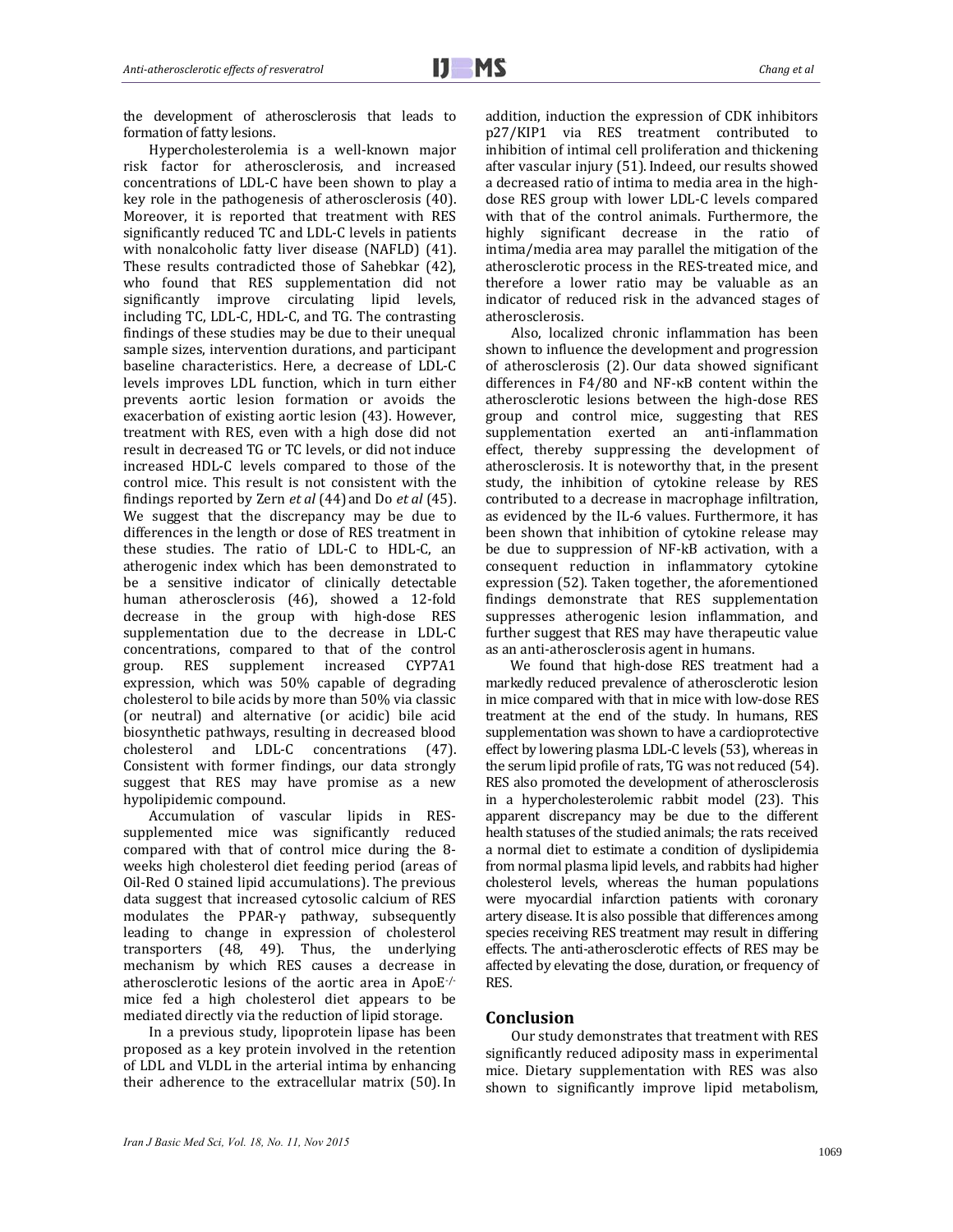inflammatory risk factors and antigen-positive macrophages of atherosclerosis in humanized models of disease. Thus, RES appeared to suppress the formation of atherosclerotic lesion by exerting an anti-inflammatory effect. Further studies are needed to understand the complexities involved and to determine whether RES supplementation in hypercholesterolemic patients could lead to deleterious effects.

# **Acknowledgment**

This work was supported in part by the Council of Agriculture Taiwan (102 AS-1.1.2-BQ-B3) and the Ministry of Education Taiwan under the Aim for the Top University plan.

# **References**

1. Antoniadis CA, Tousoulis D. Gene therapy and coronary artery disease. Hell J Cardiol 2002; 43:226-235. 

2. Lim S, Despres JP, Koh KK. Prevention of atherosclerosis in overweight/obese patients. In need of novel multi-targeted approaches. Circ J 2011; 75:1019‐1027. 

3. Bernberg E, Ulleryd MA, Johansson ME, Bergström GM. Social disruption stress increases IL-6 levels and accelerates atherosclerosis in ApoE-/-mice. Atherosclerosis 2012; 221:359-365.

4. Mueller MA, Beutner F, Teupser D, Ceglarek U, Thiery I. Prevention of atherosclerosis by the mTOR inhibitor everolimus in LDLR-/- mice despite severe hypercholesterolemia. Atherosclerosis 2008; 198**:**39‐48. 

5. Schachinger V, Britten MB, Zeiher AM. Prognostic impact of coronary vasodilator dysfunction on adverse long-term outcome of coronary heart disease. Circulation 2000; 101:1899-1906.

6. Rott D, Zhu J, Burnett MS, Zhou YF, Zalles-Ganley A, Ogunmakinwa J, et al. Effects of MF-tricyclic, a selective cyclooxygenase-2 inhibitor, on atherosclerosis progression and susceptibility to cytomegalovirus replication in apolipoprotein-E knockout mice. J Am Coll Cardiol 2003; 41**:**1812‐1819. 

7. Antman EM, Bennett JS, Daugherty A, Furberg C, Roberts H, Taubert KA, et al. Use of nonsteroidal antiinflammatory drugs: an update for clinicians: a scientific statement from the American Heart Association. Circulation 2007; 115:1634-1642.

8. Sahebkar A, Watts GF. New LDL-cholesterol lowering therapies: pharmacology, clinical trials, and relevance to acute coronary syndromes. Clin Ther 2013; 35:1082‐1098. 

9. Sahebkara A, Chew GT, Watts GF. Recent advances in pharmacotherapy for hypertriglyceridemia. Prog Lipid Res 2014; 56:47-66.

10. Fremont L. Biological effects of resveratrol. Life Sci 2000; 66:663-673.

11. Yao J, Wang JY, Liu L, Li YX, Xun AY, Zeng WS, et al. Anti-oxidant effects of resveratrol on mice with DSS-induced ulcerative colitis. Arch Med Res 2010: 41:288‐294. 

12. Udenigwe CC, Ramprasath VR, Aluko RE, Jones PJ. Potential of resveratrol in anticancer and antiinflammatory therapy. Nutr Rev 2008; 66:445-454.

13. Milde J, Elstner EF, Grabmann J. Synergistic effects of polyphenols and carotenoids on human low-density lipoprotein oxidation. Mol Nutr Food Res 2007; 51:956‐961. 

14. Baur JA, Sinclair DA. Therapeutic potential of resveratrol: the *in vivo* evidence. Nat Rev Drug Discov 2006; 5:493‐506. 

15. Liu K, Zhou R, Wang B, Mi MT. Effect of resveratrol on glucose control and insulin sensitivity: a metaanalysis of 11 randomized controlled trials. Am J Clin Nutr 2014; 99:1510-1519.

16. Hausenblas HA, Schoulda JA, Smoliga JM. Resveratrol treatment as an adjunct to pharmacological management in type 2 diabetes mellitus-systematic review and meta-analysis. Mol Nutr Food Res 2015; 59:147‐159. 

17. Bradamante S, Barenghi L, Villa A. Cardiovascular protective effects of resveratrol. Cardiovasc Drug Rev 2004; 22:169‐188. 

18. Penumathsa SV, Thirunavukkarasu M, Koneru S, Juhasz B, Zhan L, Pant R, *et al*. Statin and resveratrol in combination induces cardioprotection against myocardial infarction in hypercholesterolemic rat. J Mol Cell Cardiol 2007; 42:508-516.

19. Fan E, Zhang L, Jiang S, Bai Y. Beneficial effects of resveratrol on atherosclerosis. J Med Food 2008; 11:610‐614. 

20. Shigematsu S, Ishida S, Hara M, Takahashi N, Yoshimatsu H, Sakata T. Resveratrol, a red wine constituent polyphenol, prevents superoxide-dependent inflammatory responses induced by ischemia/reperfusion, platelet-activating factor, or oxidants. Free Radic Biol Med 2003; 34:810-817.

21. Turrens JF, Lariccia J, Nair MG. Resveratrol has no effect on lipoprotein profile and does not prevent peroxidation of serum lipids in normal rats. Free Radic Res 1997; 27:557-562.

22. Wang Z, Zou J, Huang Y, Cao K, Xu Y, Wu JM. Effect of resveratrol on platelet aggregation *in vivo* and *in* vitro. Chin Med J 2002; 115:378-380.

23. Wilson T, Knight TJ, Beitz DC, Lewis DS, Engen RL. Resveratrol promotes atherosclerosis in hypercholesterolemic rabbits. Life Sci 1996; 59:PL15-PL21. 

24. Cignarella A, Minici C, Bolego C, Pinna C, Sanvito P, Gaion RM, et al. Potential pro-inflammatory action of resveratrol in vascular smooth muscle cells from normal and diabetic rats. Nutr Metab Cardiovasc Dis 2006; 16:322‐329. 

25. Saeed O, Otsuka F, Polavarapu R, Karmali V, Weiss D, Davis T, *et al.* Pharmacological suppression of hepcidin increases macrophage cholesterol efflux and reduces foam cell formation and atherosclerosis. Arterioscler Thromb Vasc Biol 2012; 32:299-307.

26. Weiss D, Kools JJ, Taylor WR. Angiotensin IIinduced hypertension accelerates the development of atherosclerosis in apoE-deficient mice. Circulation 2001; 103:448‐454. 

27. Habets KL, van Puijvelde GH, van Duivenvoorde LM , van Wanrooij EJ, de Vos P, Tervaert JW, et al. Vaccination using oxidized low-density lipoproteinpulsed dendritic cells reduces atherosclerosis in LDL